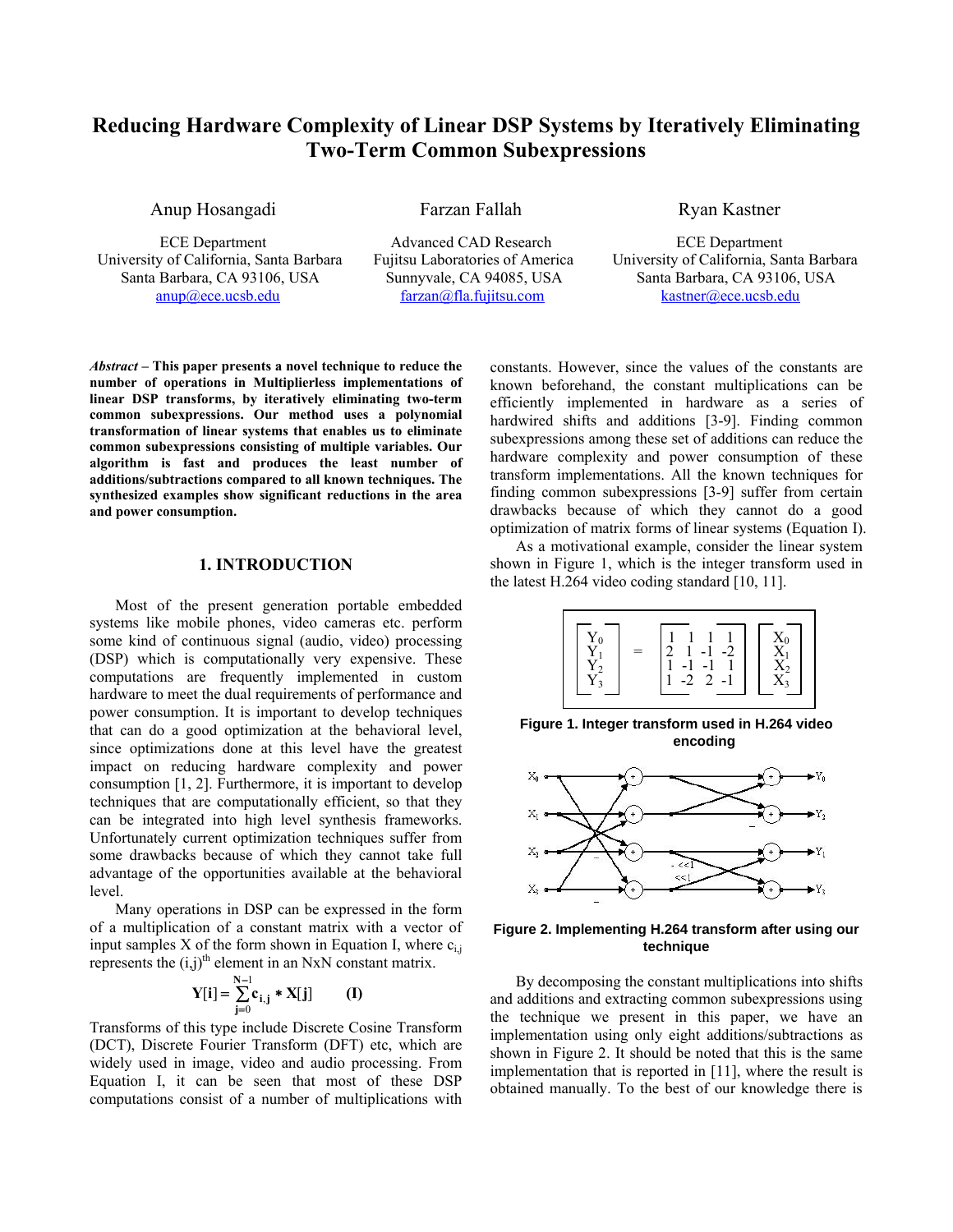no known technique that can produce an implementation with eight or fewer additions/subtractions.

 In this paper, we first present a polynomial transformation of the linear computations. We then present an algorithm that iteratively selects and eliminates twoterm common subexpressions. We show how this algorithm overcomes the drawbacks of other known methods, which we verify by experimental results. We present some related work on reducing complexity of linear systems in Section 2. In Section 3, we present our polynomial transformation of the linear systems and the algorithm to eliminate common subexpressions. We present experimental results in Section 4. We finally conclude and talk about future work in Section 5.

## **2. RELATED WORK**

 There have been a number of papers on the problem of constant multiplication optimization for linear systems, particularly for digital filters [3-9]. In this section we present a brief summary of some of these works and how they compare with our technique.

| $F_1 = X_1 + X_2 + X_3$<br>$F_2 = X_1 \leq 1 + X_2 \leq 1 + X_3$<br>$\Rightarrow$ | $D_1 = X_1 + X_2$<br>$F_1 = D_1 + X_3$<br>$F_2 = D_1 \ll 1 + X_3$ |  |  |  |  |
|-----------------------------------------------------------------------------------|-------------------------------------------------------------------|--|--|--|--|
| (a) Searching for shifted forms of common subexpressions                          |                                                                   |  |  |  |  |
| $F_1 = X_1 - X_2 + X_3$<br>$F_2 = X_3 + X_2 - X_1$<br>$\Rightarrow$               | $D_1 = X_1 - X_2$<br>$F_1 = D_1 + X_3$<br>$F_2 = X_3 - D_1$       |  |  |  |  |
| (b) Considering common subexpressions with different<br>$signs$ .                 |                                                                   |  |  |  |  |

### **Figure 3. Optimizations not performed by most other techniques**

 In [3], a scaling transformation of the constants followed by a bipartite matching algorithm was presented. This algorithm cannot find all possible digit patterns, since it does not consider common patterns which have different digit positions, which can be obtained by looking at different shifted forms of the constants. The authors also present a post processing step for the matrix form of linear systems where the expressions after the first optimization step (bipartite matching) are viewed as bit patterns, and the number of additions is further reduced by finding common bit patterns among these bit patterns. The main drawback of this method is that it does not consider the elimination of multiple variable common subexpressions together with single variable common subexpressions leading to inferior results. Furthermore, this technique cannot find common subexpressions that are shifted (Figure 3a) and those that have their signs reversed (Figure 3b). [4-6] present different techniques for finding common subexpressions in

multiple constant multiplications by generating common digit patterns multiplying a single variable at a time. Since these techniques do not consider multiple variable common subexpressions, they do not generate good results.

 In [9], a polynomial transformation of the constant multiplications is also used, which enables the detection of multi-variable common subexpressions using a rectangle covering of an intersection matrix. Each common subexpression in this formulation appears as a rectangle, where all the terms in the same column are required to have the same signs. This prevents common subexpressions with reversed signs to be detected. Signed digit representations such as Canonical Signed Digit (CSD) are very popular because they generally provide fewer additions/subtractions than two's complement representations [12]. The usage of signed digits implies that cases such as the one in Figure 3b are very common. Therefore, [9] would miss a number of such opportunities. Another disadvantage of [9] is that an exponential number of prime rectangles have to be investigated to find the best prime rectangle. Hence, a heuristic ping-pong algorithm has to be used to get a good prime rectangle, which could lead to inferior results in some cases.

 In this paper we assume the representation for constants such as two's complement or CSD is given. We do not consider the effect of matrix splitting or scaling of constants [3, 4] since our technique deals with finding common subexpressions with a given constant matrix.

## **3. OUR TECHNIQUE**

 In this section, we present algorithms for the detection and elimination of common subexpressions in multiple variable linear computations. We based our algorithm on the methods originally developed for the concurrent decomposition and factorization of Boolean expression [13]. This technique finds a set of two cube (term) divisors and chooses the one that will save the most number of literals, in each iteration. We made the following changes to these methods to adapt them for the problem of optimizing linear DSP computations:

- The original methods [13, 14] work on a set of linear algebraic expressions. We use a polynomial transformation of the linear computations to handle the shift operations.
- The divisor extraction procedure in the original algorithm obtains divisors by dividing by the common literal (variable) support in every pair of cubes (terms) in a Boolean expression. Our algorithm divides by the common shift between every pair of two terms in the expression (explained in Section 3.2)
- The original methods work on algebraic expressions that do not have any subtractions. Since we encounter subtractions in linear DSP computations, we can do a further optimization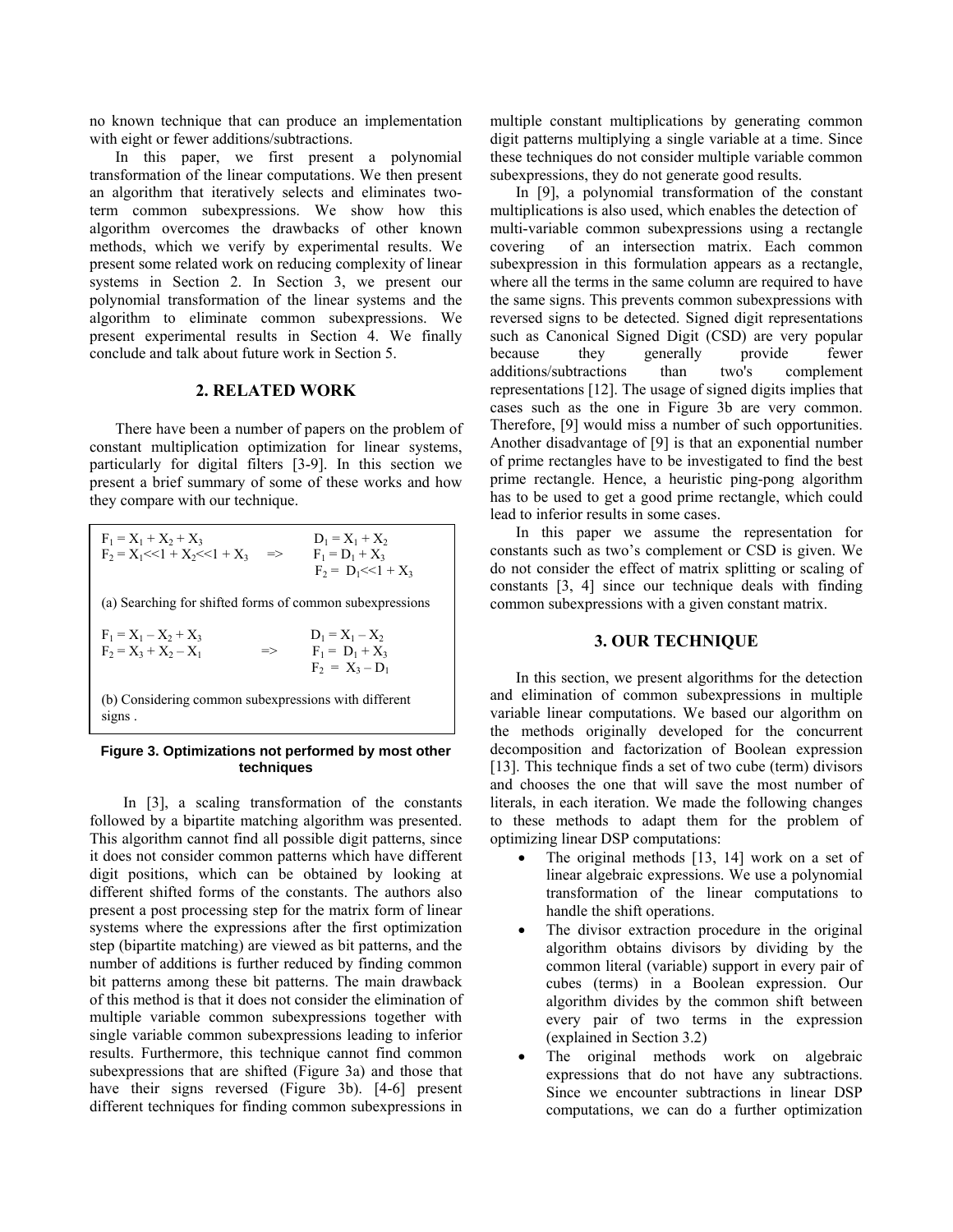that can detect common subexpressions that have their signs reversed

### *3.1 Polynomial transformation*

Using a given representation of the constant C, the multiplication with the variable X (assuming only fixed point representation) can be represented as

$$
C \ast X = \sum_{i} \pm X L^{i} \quad (II)
$$

where L represents the left shift from the least significant digit and the i's represent the digit positions of the non-zero digits of the constant, 0 being the digit position of the least significant digit. Each term in the polynomial can be positive or negative depending on the sign of the non-zero digit. For example the constant multiplication  $(6)_{\text{decimal}}$  \*X  $= (10{\text -}10)_{\text{CSD}}$ \* $X = XL^3 - XL$ . In the case of real constants represented in fixed point, the constant can be converted into an integer and the final result can be corrected by shifting right. For example, the constant multiplication  $(0.101)_{\text{binary}}$  \*X =  $(101)_{\text{binary}}$  \*X \*2<sup>-3</sup> =  $(X + XL^2)$  \*2<sup>-3</sup>. The linear system in Figure 1 can be transformed using Equation II as shown in Figure 4.

| $Y_0 = X_0 + X_1 + X_2 + X_3$   |
|---------------------------------|
| $Y_1 = X_0L + X_1 - X_2 - X_3L$ |
| $Y_2 = X_0 - X_1 - X_2 + X_3$   |
| $Y_3 = X_0 - X_1L + X_2L - X_3$ |

**Figure 4. Polynomial representation of linear system shown in Figure 1.** 

#### *3.2 Generating two-term divisors*

 Figure 5 shows the algorithm Divisors that is used to generate two-term divisors. A **two-term divisor** of a polynomial expression is the result obtained after diving any two terms of the expression by their least exponent of L. This is equivalent to factoring by the common shift between the two terms. Therefore, the divisor is guaranteed to have at least one term with a zero exponent of L. A **codivisor** of a divisor is the exponent of L that is used to divide the terms to obtain the divisor. A co-divisor is useful in dividing the original expression if the divisor corresponding to it is selected as a common subexpression.

 As an illustration of the divisor generating procedure, consider the expression  $Y_1$  in Figure 4. Consider the terms  $X_0L$  and  $-X_3L$ . The minimum exponent of L in both these terms is L. Therefore, after dividing by L, we obtain the divisor  $(X_0 - X_3)$  with co-divisor L. The other divisors generated for Y<sub>1</sub> are  $(X_0L + X_1)$ ,  $(X_0L - X_2)$ ,  $(X_1 - X_2)$ ,  $(X_1$  $-X_3L$ ) and ( $-X_2-X_3L$ ). All these divisors have co-divisors 1.

The importance of these two-term divisors is illustrated by the following theorem.

*Theorem:* There exists a multiple term common subexpression in a set of expressions *if and only if* there exists a non-overlapping intersection among the set of divisors of the expressions.



### **Figure 5. Algorithm to generate two-term divisors**

 This theorem basically states that there is a common subexpression in the set of polynomial expressions representing the linear system, if and only if there are at least two non-overlapping divisors that intersect. Two divisors are said to be **intersecting** if their absolute values are equal. For example,  $(X_1 - X_2L)$  intersects both  $(-X_2L +$  $X_1$ ) and  $(X_2L - X_1)$ . Two divisors are considered to be **overlapping** if one of the terms from which they are obtained is common. For example consider the following constant multiplication  $(10101)_{\text{binary}}$  \*X, which is transformed to  $_{(1)}X +_{(2)}XL^2 +_{(3)}XL^4$  in our polynomial representation. The numbers in parenthesis represent the term numbers in this expression. Now according to the divisor generating algorithm, there are two instances of the divisor  $(X + XL^2)$  involving the terms (1, 2) and (2, 3) respectively. Now these divisors are said to overlap since they contain the term 2 in common. Two divisors are said to intersect, if they are the same, with or without reversing the signs of the terms. For example the divisor  $(X_1 - X_2L)$ intersects with both  $(X_1 - X_2L)$  and  $(-X_1 + X_2L)$ .

## *Proof:*

**(If)** 

If there is an M-way non-overlapping intersection among the set of divisors of the expressions, by definition it implies that there are M non-overlapping instances of a two-term subexpression corresponding to the intersection.

## **(Only if)**

 Suppose there is a multiple term common subexpression C, appearing N times in the set of expressions, where C has the terms  $\{t_1, t_2, \ldots, t_m\}$ . Take any  $e = \{t_i, t_j\} \in \mathbb{C}$ . Consider two cases. In the first case, if *e* satisfies the definition of a divisor, then there will be at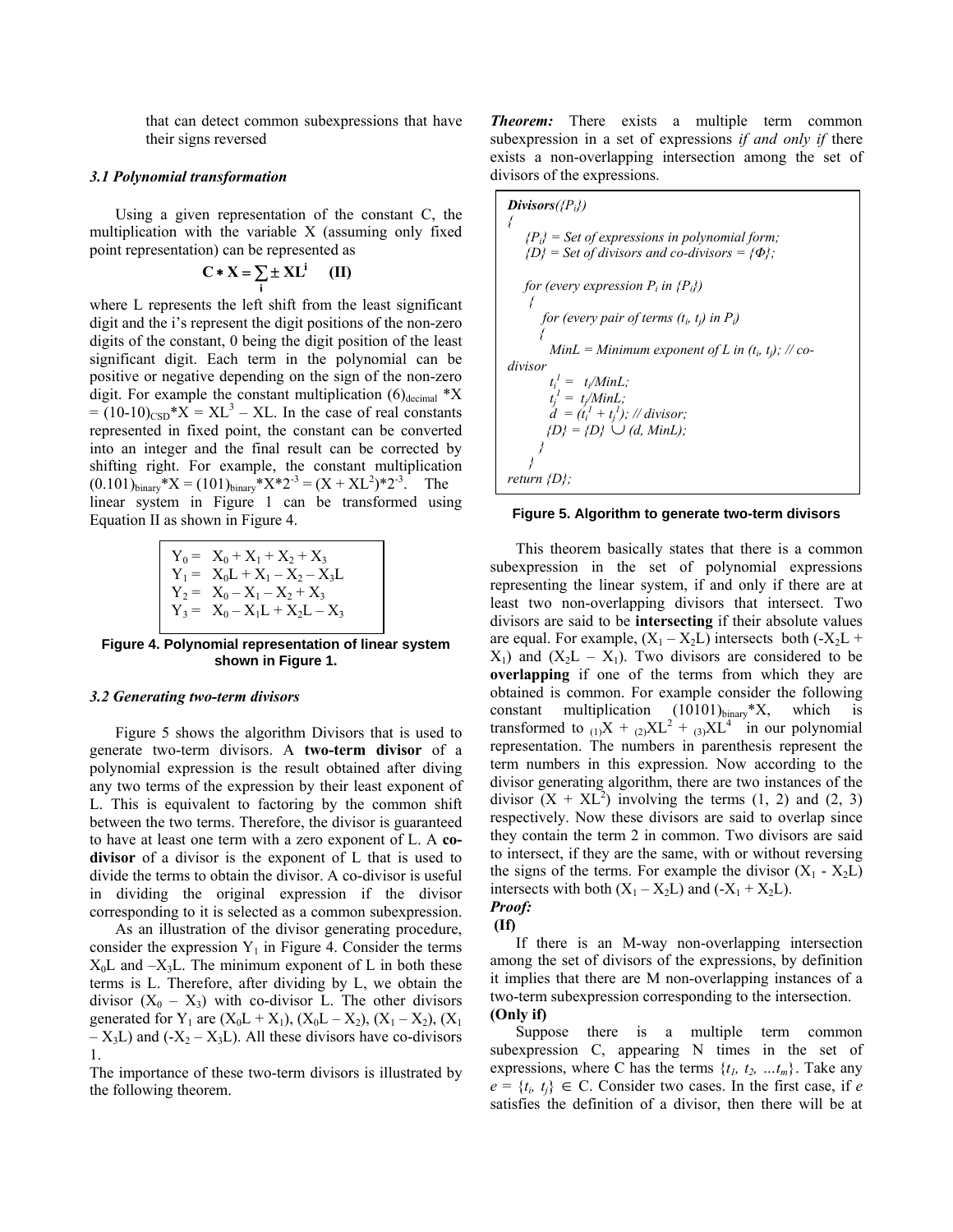least N instances of *e* in the set of divisors, since there are N instances of C and our divisor extraction procedure extracts all 2-term divisors. In the second case where *e*  does not satisfy the definition of a divisor (there are no terms in *e* with zero exponent of L), there exists  $e^1 = \{t_i^1, t_j^1\}$ obtained (by dividing by the minimum exponent of L) which satisfies the definition of a divisor, for each instance of *e*. Since there are N instances of C, there are N instances of *e*, and hence there will be N instances of  $e^1$  in the set of divisors. Therefore in both cases, an intersection among the set of divisors will detect the common subexpression.

### *3.3 Algorithm to eliminate common subexpressions*

Figure 6 shows our iterative algorithm for detecting and eliminating two-term common subexpressions. In the first step, frequency statistics of all distinct divisors are computed and stored. This is done by generating divisors  ${D_{\text{new}}}$  for each expression and looking for intersections with the existing set  ${D}$ . For every intersection, the frequency statistic of the matching divisor  $d_1$  in  $\{D\}$  is updated and the matching divisor  $d_2$  in  $\{D_{new}\}\$ is added to the list of intersecting instances of  $d_1$ . The unmatched divisors in  ${D_{\text{new}}}$  are then added to  ${D}$  as distinct divisors.

 In the second step of the algorithm, the best two-term divisor is selected and eliminated in each iteration. The best divisor is the one that has the most number of nonoverlapping divisor intersections. The set of nonoverlapping intersections is obtained from the set of all intersections by using an iterative algorithm in which the divisor instance that has the most number of overlaps with other instances in the set is removed in each iteration till there are no more overlaps. After finding the best divisor in {D}, the set of terms in all instances of the divisor intersections is obtained. From this set of terms, the set all divisors that are formed using these terms is obtained. These divisors are then deleted from {D}. As a result the frequency statistics of some divisors in {D} will be affected, and the new statistics for these divisors is computed and recorded. New divisors are formed using the new terms formed during division of the expressions. The frequency statistics of the new divisors are computed separately and added to the dynamic set of divisors {D}.

**Algorithm complexity:** The algorithm spends most of its time in the first step where the frequency statistics for all the distinct divisors in the set of expressions is computed. The second step of the algorithm is very fast (linear in the number of divisors) due to the dynamic management of the set of divisors. The worst case complexity of the first step for an M x M constant matrix occurs when all the digits of each constant (assume N-digit representation) are non-zero. Each expression (the Y[i]'s in Equation I) will consist of MN terms. Since the number of divisors is quadratic in the number of terms, the total number of divisors generated for each expression would be

of  $O(M^2N^2)$ . This represents the upper bound on the total number of distinct divisors in {D}. Assume that the data structure for  ${D}$  is such that it takes constant time to search for a divisor with given variables and exponents of L. Each time a set of divisors  ${D_{\text{new}}}$  which has a maximum size of  $O(M^2N^2)$  is generated in Step 1, it takes  $O(M^2N^2)$  to compute the frequency statistics with the set {D}. Since this step is done M-1 times, the complexity of the first step is  $O(M^3N^2)$ .

| <b>Optimize</b> $(\{P_i\})$                                                                                                                                       |
|-------------------------------------------------------------------------------------------------------------------------------------------------------------------|
|                                                                                                                                                                   |
| ${P_i} = Set$ of expressions in polynomial form;<br>$\{D\}$ = Set o f divisors = $\varphi$ ;                                                                      |
| // Step 1. Creating divisors and their frequency statistics<br>for each expression $P_i$ in $\{P_i\}$                                                             |
| $\{D_{new}\} = \text{Divisors}(P_i)$ ;<br>Update frequency statistics of divisors in $\{D\}$ ;<br>$\{D\} = \{D\} \cup \{D_{new}\};$<br>$\boldsymbol{\mathcal{Y}}$ |
| //Step 2. Iterative selection and elimination of best divisor<br>while $(1)$                                                                                      |
| ł<br>Find $d = divisor in \{D\}$ with most number                                                                                                                 |
| of non-overlapping intersections;                                                                                                                                 |
| if $(d == NULL)$ break;                                                                                                                                           |
| Divide affected expressions in ${P_i}$ by d;                                                                                                                      |
| ${dj}$ = set of intersecting instances of d;                                                                                                                      |
| for each instance $d^j$ in $\{d^j\}$                                                                                                                              |
| Remove from {D} all instances of divisors formed<br>using the terms in $d^j$ .                                                                                    |
| Update frequency statistics of affected divisors;                                                                                                                 |
| ${D_{new}}$ = Set of new divisors from new terms added                                                                                                            |
| by division;                                                                                                                                                      |
| $\{D\} = \{D\} \cup \{D_{new}\};$                                                                                                                                 |
| $\boldsymbol{\mathcal{J}}$                                                                                                                                        |

### **Figure 6. Algorithm for extracting and eliminating common subexpressions**

 Applying our technique to the set of expressions in Figure 4 results in four common subexpressions  $(D_0-D_3)$ being detected. The final set of expressions is shown in Figure 7a, which can be implemented as shown in Figure 2. From Figure 7a, it can be seen that the common subexpressions  $D_1 = (X_1 + X_2)$  and  $D_2 = (X_1 - X_2)$  have instances that have their signs reversed (from Figure 7,  $D_1$ is positive in  $Y_0$  and negative in  $Y_2$  and  $D_2$  is positive in  $Y_1$ and negative and shifted in  $Y_3$ ). Since the rectangle covering method [9] cannot detect common subexpressions with signs reversed, it cannot detect  $D_1$  and  $D_2$ . Hence, it results in an implementation with 10 additions/subtractions (two more than the method presented in this paper). The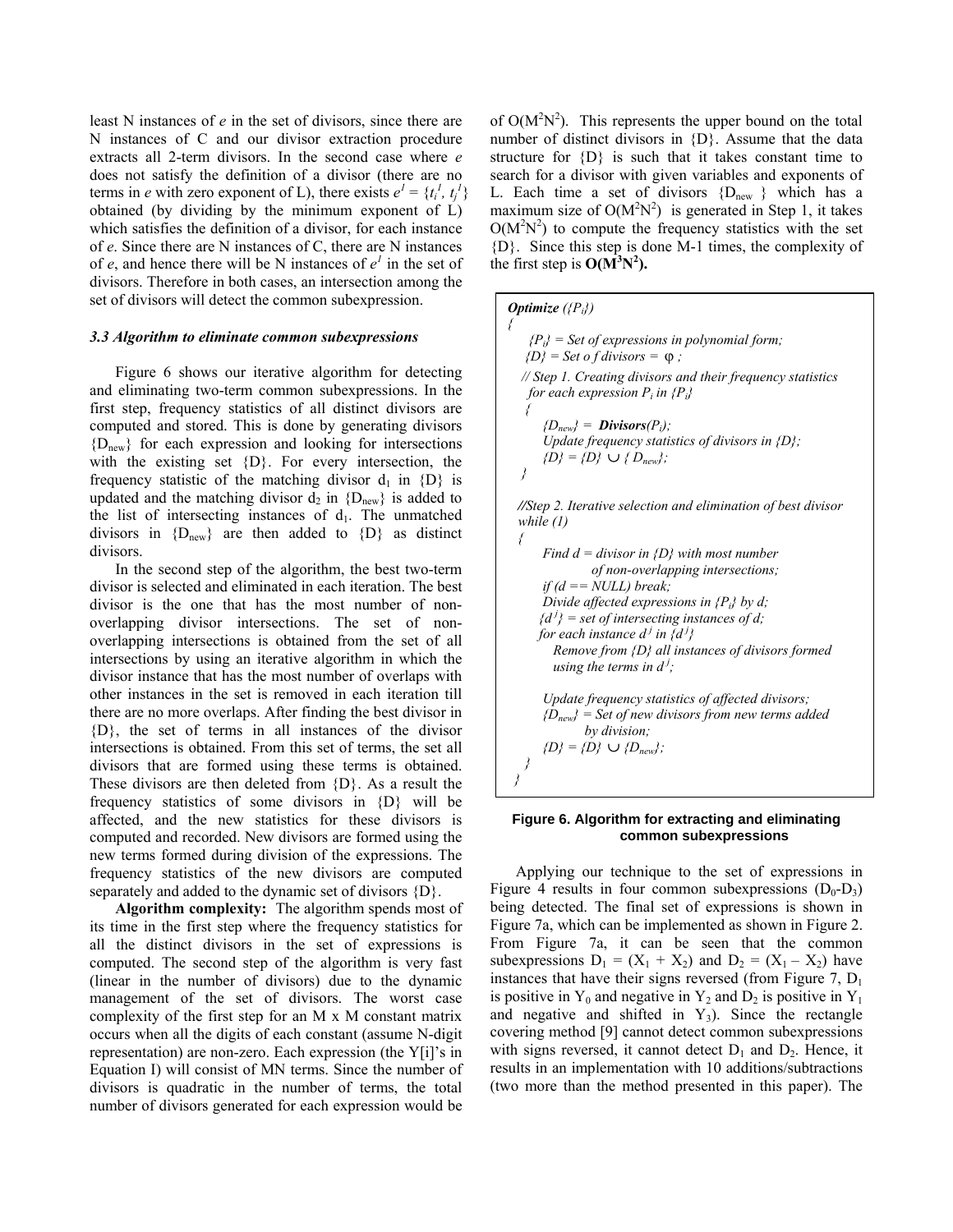result of the rectangle covering algorithm is shown in Figure 7b.



**Figure 7. Optimizing H.264 transform** 

### **4. EXPERIMENTAL RESULTS**

 We compared the reduction in the number of additions/subtractions obtained by our method over known optimization techniques and observe its effect on the area, latency and power consumption of the synthesized hardware. We considered the transforms Discrete Cosine Transform (DCT), Inverse Discrete Cosine Transform (IDCT), Discrete Sine Transform (DST) and Discrete Hartley Transform (DHT). For DFT, the matrix was split into a real part (RealDFT) and an imaginary part (ImagDFT) and the optimizations were carried out separately for the two matrices. The experimental results were performed for the 8x8 constant matrices (8 point), where the constants are represented in fixed point using 16 digits of precision.

 We compared our results with three known optimizations. We compared with [4] and [9], since they are related optimizations performed on the matrix forms of the linear systems. We also compared with [3], since it is the most widely referenced work on the multiple constant multiplication problem. In [3] a post processing step is suggested for matrix forms of linear systems where each expression after the first stage of optimization is viewed as a bit pattern and the number of additions are further reduced by finding common bit patterns. We also implemented this step to make a fair comparison with our technique. The number of additions/subtractions obtained by various methods is compared in Table 1. From Table 1, it can be seen that our method gives the least number of additions/subtractions compared to all known techniques. Our method produces a reduction of 10% over the best previous technique [9]. The average CPU time for our method is only 0.08s, which is much faster than the technique in [9], which takes 0.84 s.

 We synthesized the designs using Synopsys Design Compiler<sup>TM</sup> and Synopsys Behavioral Compiler<sup>TM</sup> using the 1.0 µm CMOS power\_sample.db technology library (since it was the only available library characterized for RTL power estimation) using a clock period of 50 ns.

**Table 1. Comparing number of additions/subtractions produced by different methods** 

|             | <b>Number of Additions/Subtractions</b> |                   |       |       |                      |  |
|-------------|-----------------------------------------|-------------------|-------|-------|----------------------|--|
| Example     | Original                                | $\lceil 3 \rceil$ | [4]   | [9]   | Our<br><b>Method</b> |  |
| <b>DCT</b>  | 274                                     | 227               | 202   | 174   | 153                  |  |
| <b>IDCT</b> | 242                                     | 222               | 183   | 162   | 143                  |  |
| RealDFT     | 253                                     | 208               | 193   | 165   | 144                  |  |
| ImagDFT     | 207                                     | 198               | 178   | 134   | 124                  |  |
| <b>DST</b>  | 320                                     | 252               | 238   | 200   | 187                  |  |
| <b>DHT</b>  | 284                                     | 211               | 209   | 175   | 158                  |  |
| Average     | 263.3                                   | 219.7             | 200.5 | 168.3 | 151.5                |  |

We used the Synopsys DesignWare<sup>TM</sup> library for our functional units. The designs were scheduled with minimum latency constraints. With these constraints, the tool schedules the design with the minimum possible latency, and then minimizes the area with the achieved latency. We then interfaced the Synopsys Power Compiler<sup>TM</sup> with the Verilog RTL simulator  $VCS^{TM}$  to capture the total power consumption including switching, short circuit and leakage power. We simulated all the designs with the same set of randomly generated inputs.

**Table 2. Synthesis results (Area and Latency)** 

| <b>Example</b> | Area<br>(Library Units) |       |                      | Latency<br>(Clock Cycles) |      |                      |
|----------------|-------------------------|-------|----------------------|---------------------------|------|----------------------|
|                | [4]                     | [9]   | Our<br><b>Method</b> | [4]                       | 191  | Our<br><b>Method</b> |
| <b>DCT</b>     | 90667                   | 73311 | 66759                | 10                        | 11   | 10                   |
| <b>IDCT</b>    | 81868                   | 66864 | 62883                | 10                        | 11   | 10                   |
| RealDFT        | 90946                   | 69827 | 64026                | 10                        | 11   | 10                   |
| ImagDFT        | 75140                   | 55940 | 54606                | 10                        | 10   | 10                   |
| <b>DST</b>     | 108101                  | 84715 | 81214                | 11                        | 11   | 11                   |
| <b>DHT</b>     | 93939                   | 71272 | 67775                | 11                        | 11   | 10                   |
| Average        | 90110                   | 70322 | 66211                | 10.3                      | 10.8 | 10.2                 |

**Table 3. Simulation results (Power consumption)** 

| Example     |       | <b>Power Consumption</b><br>(µWatts) |                      |  |  |
|-------------|-------|--------------------------------------|----------------------|--|--|
|             | [4]   | [9]                                  | Our<br><b>Method</b> |  |  |
| <b>DCT</b>  | 729   | 504                                  | 531                  |  |  |
| <b>IDCT</b> | 662   | 547                                  | 569                  |  |  |
| RealDFT     | 707   | 544                                  | 554                  |  |  |
| ImagDFT     | 644   | 575                                  | 490                  |  |  |
| <b>DST</b>  | 607   | 718                                  | 595                  |  |  |
| <b>DHT</b>  | 598   | 545                                  | 527                  |  |  |
| Average     | 657.8 | 572.2                                | 544.3                |  |  |

We compared the synthesis results (Area and Latency) and RTL power estimation of the designs optimized by our method with those obtained by [4, 9] since they were the best two implementations in terms of the number of additions/subtractions. The results are shown in Table 2